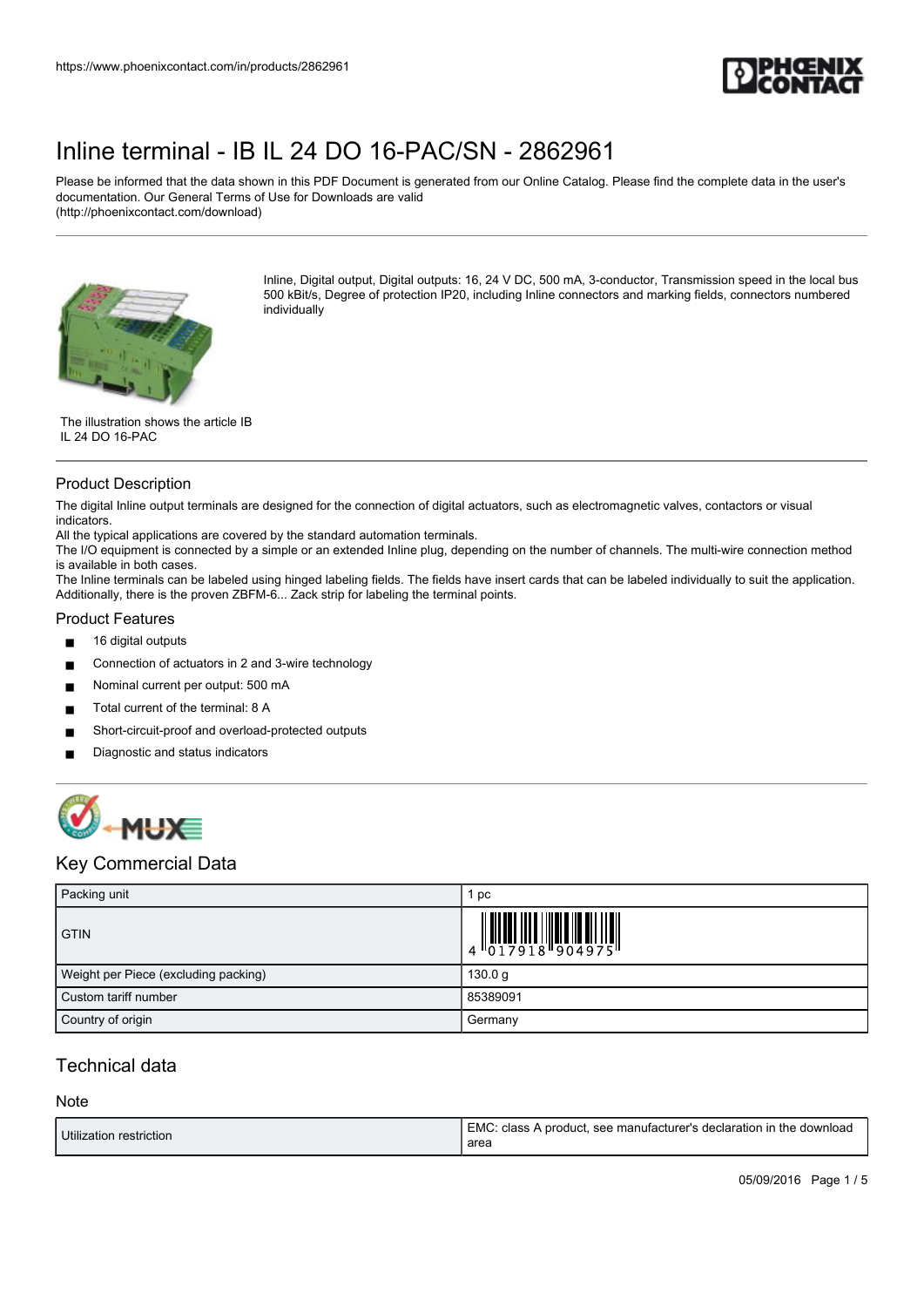

## Technical data

#### Dimensions

| Width              | 48.8 mm            |
|--------------------|--------------------|
| Height             | 140.5 mm           |
| Depth              | 71.5 mm            |
| Note on dimensions | Housing dimensions |

#### Ambient conditions

| Ambient temperature (operation)          | $-25 °C \dots 55 °C$                           |
|------------------------------------------|------------------------------------------------|
| Ambient temperature (storage/transport)  | $-25 °C$ 85 °C                                 |
| Permissible humidity (operation)         | 10 %  95 % (according to DIN EN 61131-2)       |
| Permissible humidity (storage/transport) | 10 %  95 % (according to DIN EN 61131-2)       |
| Air pressure (operation)                 | 70 kPa  106 kPa (up to 3000 m above sea level) |
| Air pressure (storage/transport)         | 70 kPa  106 kPa (up to 3000 m above sea level) |
| Degree of protection                     | <b>IP20</b>                                    |

#### General

| Mounting type                 | DIN rail                                                                                                                                       |
|-------------------------------|------------------------------------------------------------------------------------------------------------------------------------------------|
| Net weight                    | 130 a                                                                                                                                          |
| Note on weight specifications | Without plug                                                                                                                                   |
| Diagnostics messages          | Short-circuit / overload of the digital outputs Error message in the<br>diagnostic code (bus) and display (2 Hz) via the LED (D) on the module |

#### Interfaces

| Designation        | Inline local bus   |
|--------------------|--------------------|
| Connection method  | Inline data jumper |
| Transmission speed | 500 kBit/s         |

### Power supply for module electronics

| Supply voltage         | 24 V DC (via voltage jumper)    |
|------------------------|---------------------------------|
| Supply voltage range   | 19.2 V DC  30 V DC              |
| Communications power U | 7.5 V (via voltage jumper)      |
| Current consumption    | max. 90 mA (from the local bus) |

#### Inline potentials

| Communications power U                  | 17.5 V DC               |
|-----------------------------------------|-------------------------|
| Current consumption from U <sub>1</sub> | l max. 90 mA            |
| Segment circuit supply $U_{\rm s}$      | 24 V DC (nominal value) |
| Current consumption from $U_s$          | max. 8 A                |

### Digital outputs

| Output name        | Digital outputs                                          |
|--------------------|----------------------------------------------------------|
| Connection method  | Spring-cage connection                                   |
|                    | 3-conductor                                              |
| Number of outputs  | 16                                                       |
| Protective circuit | Overload protection, short-circuit protection of outputs |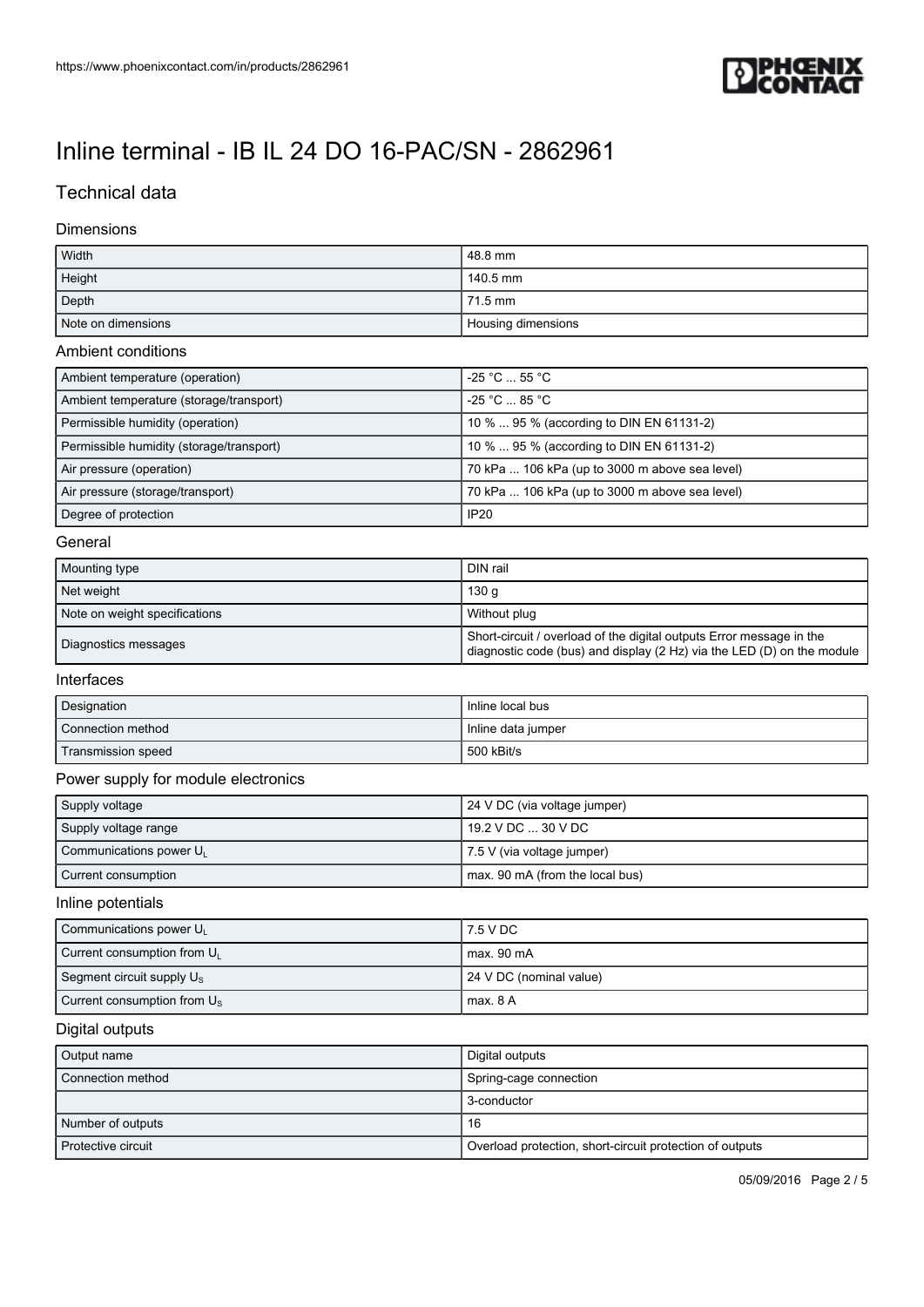

# Technical data

#### Digital outputs

| Output voltage                     | $U_s - 1V$                                               |
|------------------------------------|----------------------------------------------------------|
| Nominal output voltage             | 24 V DC (voltage difference at $I_{\text{nom}} \le 1$ V) |
| Maximum output current per channel | 500 mA                                                   |
| Maximum output current per module  | 8 A                                                      |
| Nominal load, inductive            | 12 W                                                     |
| Nominal load, lamp                 | 12 W                                                     |
| Nominal load, ohmic                | 12 VA                                                    |

### Standards and Regulations

| Test section                     | 5 V supply, incoming remote bus/7.5 V supply (bus logics) 500 V AC 50<br>. Hz 1 min. |
|----------------------------------|--------------------------------------------------------------------------------------|
|                                  | 500 V supply, outgoing remote bus/7.5 V supply (bus logics) 500 V AC 50<br>Hz 1 min. |
|                                  | 7.5 V supply (bus logics)/24 V supply (I/O) 500 V AC 50 Hz 1 min.                    |
|                                  | 24 V supply (I/O) / functional earth ground 500 V AC 50 Hz 1 min.                    |
| Connection in acc. with standard | <b>CUL</b>                                                                           |
| <b>Protection class</b>          | III, IEC 61140, EN 61140, VDE 0140-1                                                 |

# **Classifications**

### eCl@ss

| eCl@ss 4.0 | 27250302 |
|------------|----------|
| eCl@ss 4.1 | 27250302 |
| eCl@ss 5.0 | 27250302 |
| eCl@ss 5.1 | 27242604 |
| eCl@ss 6.0 | 27242604 |
| eCl@ss 7.0 | 27242604 |
| eCl@ss 8.0 | 27242604 |
| eCl@ss 9.0 | 27242604 |

### ETIM

| <b>ETIM 2.0</b> | LEC001430 |
|-----------------|-----------|
| <b>ETIM 3.0</b> | LEC001599 |
| <b>ETIM 4.0</b> | LEC001599 |
| <b>ETIM 5.0</b> | EC001599  |

### UNSPSC

| <b>UNSPSC 6.01</b>   | 43172015 |
|----------------------|----------|
| <b>UNSPSC 7.0901</b> | 43201404 |
| <b>UNSPSC 11</b>     | 43172015 |
| <b>UNSPSC 12.01</b>  | 43201404 |
| UNSPSC 13.2          | 43201404 |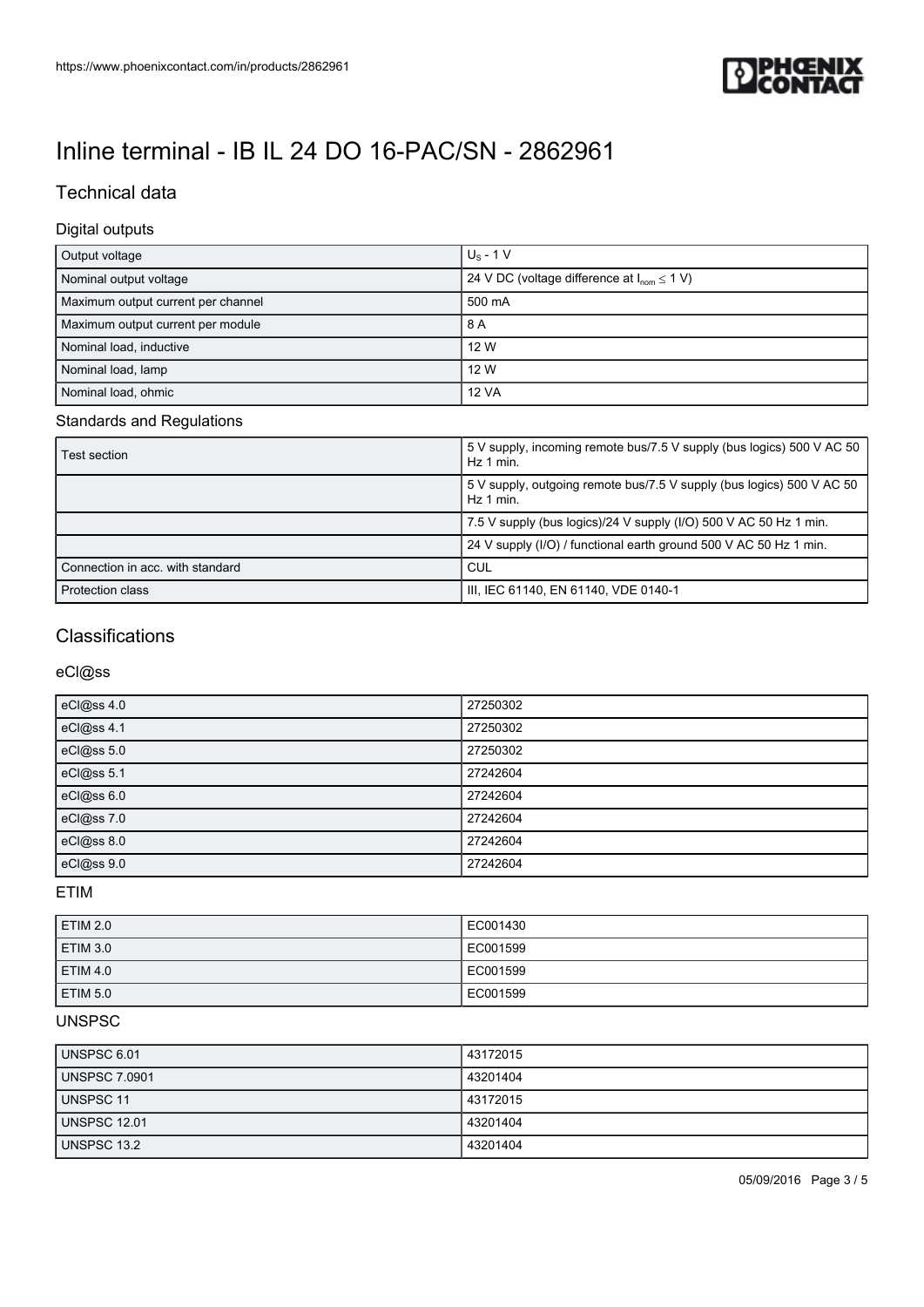

## Approvals

#### Approvals

#### Approvals

UL Recognized / cUL Recognized / LR / ABS / RINA / BSH / BV / EAC / cULus Recognized

#### Ex Approvals

UL Listed / cUL Listed / ATEX / ATEX / cULus Listed

#### Approvals submitted

#### Approval details

UL Recognized **W** 

cUL Recognized a**value** 

LR

ABS

RINA

BSH

BV

EAC

cULus Recognized n**Wus** 

Drawings